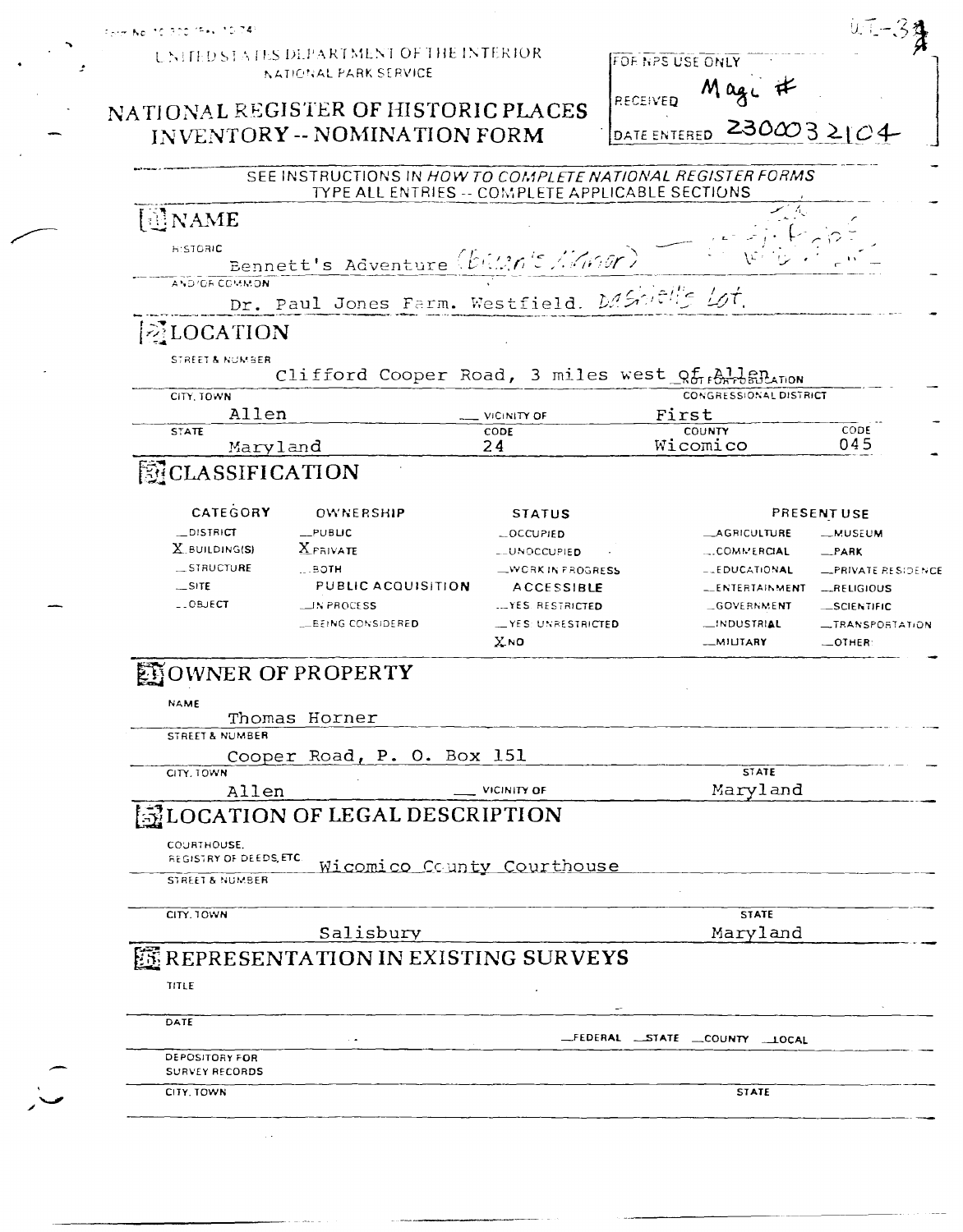# **FIDESCRIPTION**

| <b>CONDITION</b> |                   | CHECK ONE         | <b>CHECK ONE</b>      |                            |
|------------------|-------------------|-------------------|-----------------------|----------------------------|
| $-LXCELLENT$     | LDETERIORATED     | <b>LUNALTERED</b> | <b>LORIGINAL SITE</b> |                            |
| $\angle$ GOOD    | RUINS             | $\sum$ ALTERED    | __MOVED               | $DATE_{max}$ and $E_{max}$ |
| $-FAIR$          | <b>LUNEXPOSED</b> |                   |                       |                            |

DESCRIBE THE PRESENT AND ORIGINAL (IF KNOWN) PHYSICAL APPEARANCE

Located on the north bank of Wicomico Creek three miles west of Allen on Clifford Cooper Road is Bennett's Adventure. This gambrel roof house is one and one half stories, five bays wide and two deep. It is built of brick laid in English bond. On the north side is a central doorway with a pedimented portico. supported by square fluted columns. There is a twelve over twelve light window with three panel shutters in each of the remaining four bays. Between the windows glazed headers form interlocking diamonds. Above the door and the end bays are tall, narrow, pedimented dormers with nine over six sash windows. There is a modillion cornice along the slate roof. The house also has a brick watertable. The original segmental arches over the windows have been replaced by twentieth-century brickwork.

The west end has two windows on the first story, each with four over two sash and two panel shutters. Between these windows is a small, projecting, pedimented entrance. There is a two course belt between the first and second stories. In the gambrel are two windows also with four over two sash and two panel shutters. There is an inside end chimney in both the east and west ends. The common bond on this end has three courses of stretchers to every one of headers.

The south, or river, side has a screened porch which extends across the first story to within approximately three feet of the east end and has a railing along the roof edge. The brick that was visible was laid in Flemish bond with glazed headers and whitewashed to approximately the ceiling line of the present porch. There are five pedimented dormers on this side.

The east gambrel is identical to the west, a one-story hyphen connects the one and one half story wing with a gambrel roof, to the main block. Both the wing and hyphen are twentiethcentury additions. The hyphen is one bay wide and is covered with beaded clapboard. Along the edge of the gable roof is a dentil cornice. The wing is two bays wide, and constructed of brick laid in Flemish bond. There is a six over six sash window in each bay on the north and south sides with a six over six light dormer directly above each window. There is a screened porch across the east end of the wing.

Bennett's Adventure is a two-room plan with central hall.<br>est room has full paneling on two sides. Fluted pilasters The west room has full paneling on two sides. flank the mantelpiece which has dentil molding on the soffit of the mantel shelf. Closets flank the fireplace. The central hall is paneled on three sides.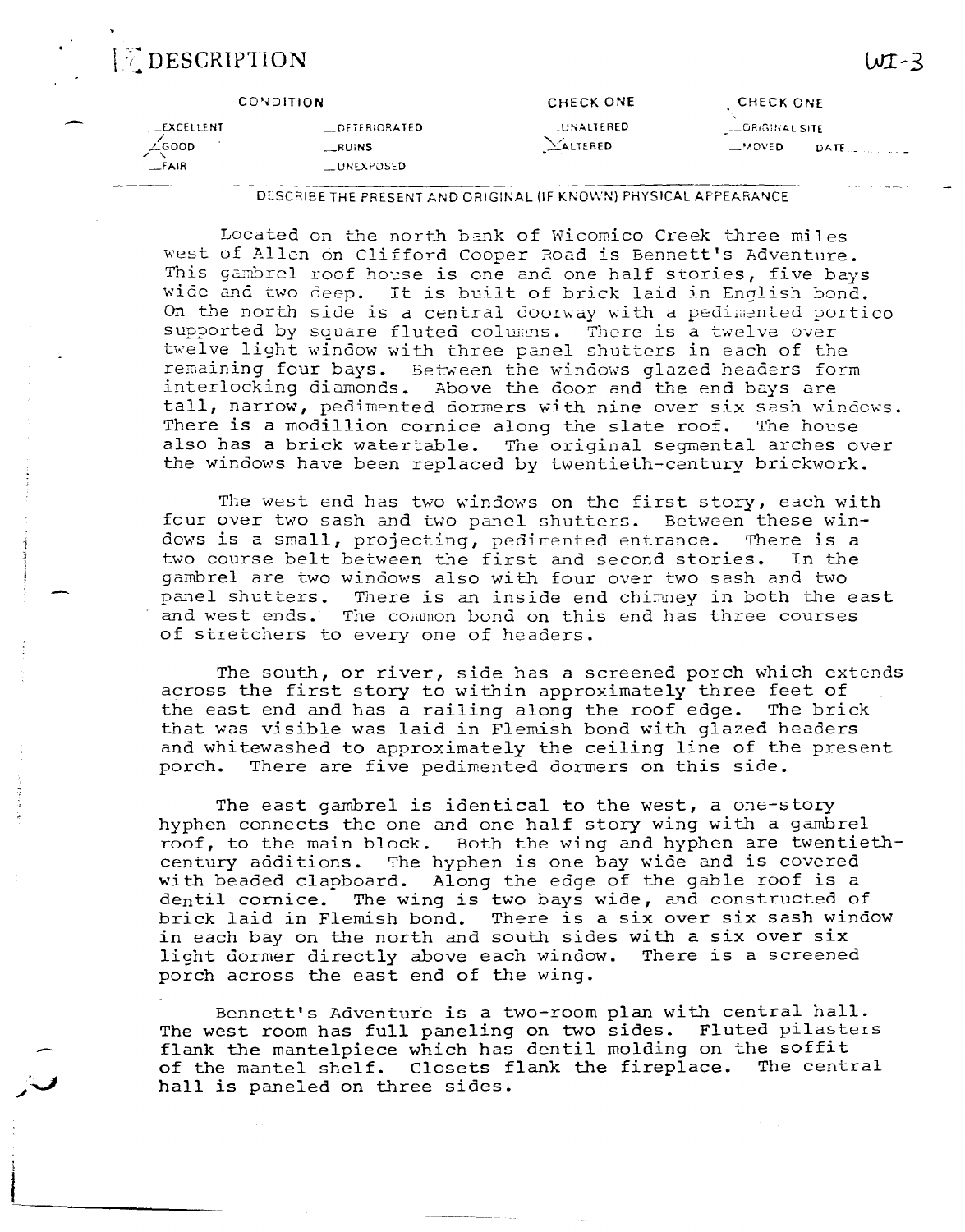# E SIGNIFICANCE

#### AREAS OF SIGNIFICANCE -- CHECK AND JUSTIFY BELOW PERIOD ARCHEOLOGY-PREHISTORIC COMMUNITY PLANNING LANDSCAPE ARCHITECTURE  $FELIGION$  $_F$ REHISTORIC  $-$  SCIENCE \_CONSERVATION \_ARCHEOLOGY-HISTORIC  $-LAW$  $-1400.1499$ LECONOMICS LITERATURE  $\_SCULTURE$ LAGRICULTURE  $-1500-1599$ EDUCATION \_MILITARY LUSOCIAL/HUMANITARIAN ARCHITECTURE  $2631 - 00 - 1$  $I$ THEATER ENGINEERING  $-L$ MUSIC  $ART$  $-1700.1799$ LCOMMERCE **LIBANSPORTATION** LEXPLORATION/SETTLEMENT \_\_\_ FHILOSOPHY  $-1500 - 1899$ POLITICS/GOVERNMENT LINDUSTRY CTHER ISPECIFY \_COMMUNICATIONS  $-1500 -$ **INVENTION**

## **SPECIFIC DATES**

BUILDER/ARCHITECT

# STATEMENT OF SIGNIFICANCE

Bennett's Adventure<sup>1</sup> gains architectural significance from the interlocking diamond patterns in the brickwork and the original paneling in the west room and central hall, and historical significance from its association with one of the governors of the Virginia colony and with the prominent Dashiell family of Maryland.

In 1665 Major Richard Bennett patented a tract called Bennett's Adventure, 2500 acres on the north side of Wicomico Creek. It was one of the few grants issued in what later became Somerset County that contained the required acreage to become a manor.<sup>2</sup>

Richard Bennett had emigrated to the Virginia colony after the massacre of 1622 to take charge of the plantation of Edward Bennett. A moderate Puritan, he joined the Puritan colony in Maryland for a short time in 1649, at a time when religious persecution in Virginia discouraged Puritan settlement. After his return to Virginia, he became very active in the affairs of the colony, serving as a Major General in the Virginia militia and holding the offices of Justice of the Peace, Burgess and Councilor. In 1652 when the first General Assembly met at Jamestown after the fall of the royal government, Bennett was appointed Governor, holding the office until 1655 when he became the agent for the Virginia colony in England.

<sup>1</sup>Bennett's Adventure was renamed Bryan's Manor by its circa 1935-1974 owner, Charles J. Bryan. The new owner, Mr. Thomas Horner, is again calling the house Bennett's Adventure. Other names the house has gone by in the past are Westfield and the Dr. Paul Jones Farm.

 $2$ "Lord Baltimore desired to establish . . . a landholding aristocracy after the pattern of feudal England. He offered to constitute manors for his chief tenants with the trappings of a medieval fief . . . . Some few manors were actually laid out . . . but feudalism never flourished . . . . The land holding pattern from the earliest years was . . . the smaller plantation unit." Morris L. Radoff, The Old Line State (Baltimore: Twentieth Century Printing Company, Inc., 1971), p. 14.

see continuation sheet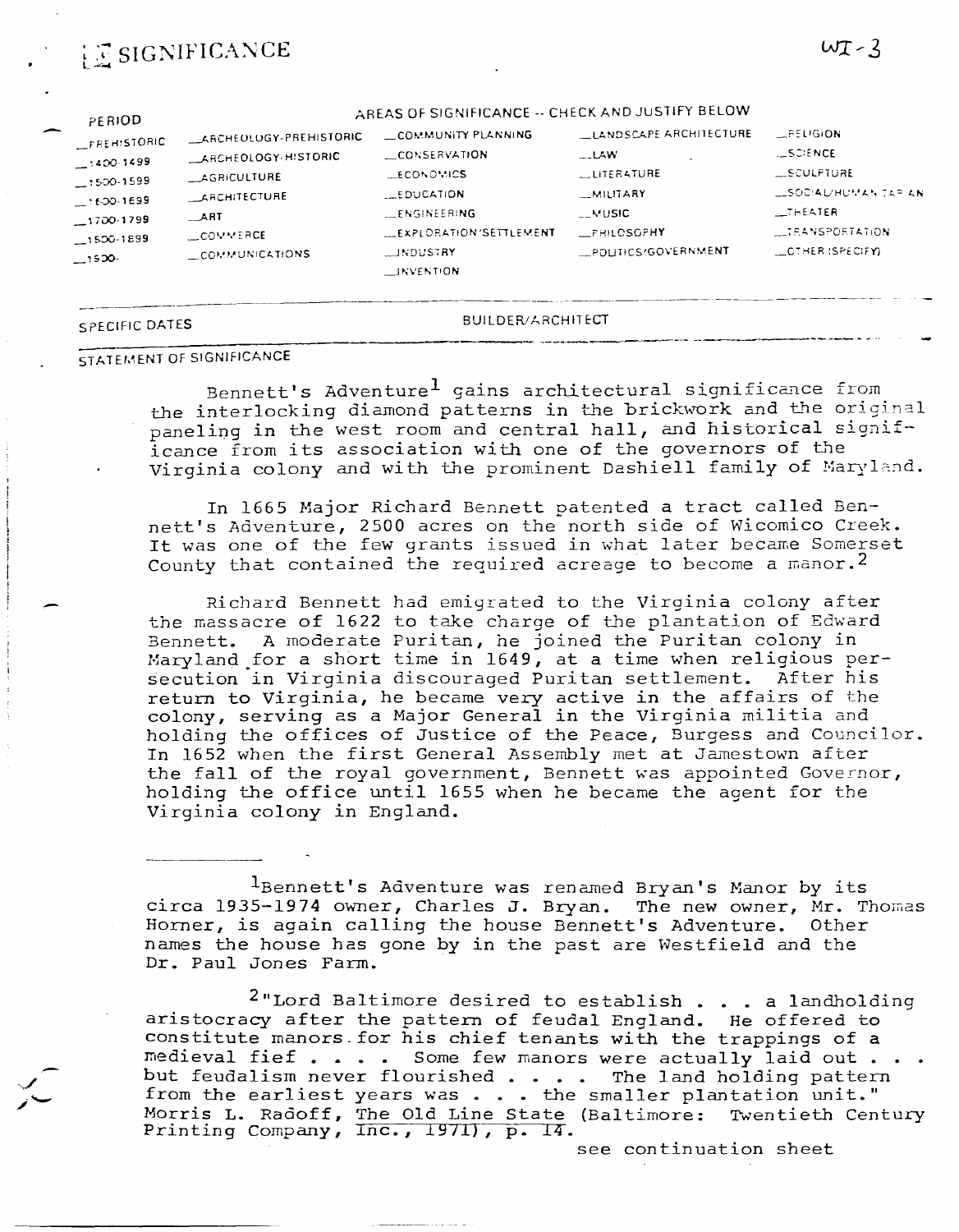**FOR NPS USE ONLY** 

### UNITED STATES DEPARTMENT OF THE INTERIOR. NATIONAL PARK SERVICE

'RECEIVED

DATE ENTERED

# NATIONAL REGISTER OF HISTORIC PLACES INVENTORY -- NOMINATION FORM

CONTINUATION SHEET **ITEM NUMBER** 

 $T_{\rm eff} \propto 10^{-3008}$ ~r· 10 74;

PAGE One of Two

## 3ennett's Adventure

#### 8. Significance, continued

In 1721 George Dashiell (1 $690-1748$ ) bought the land from one of Richard Bennett's grandchildren and had it resurveyed and patented for 1740 acres under the name of Dashiell's Lot. The patent, issued in 1734, mentions "a marked pine standing west from the aforesaid Dashiell  $c$ welling house,"<sup>3</sup> and additional research on the chain of ownership indicates that the house referred to (which was probably erected by George Dashiell) , is the one now standing.

Dashiell, a wealthy planter, was a member of the Lower House of the Assembly in 1724, 1745, and 1746. He attained the rank of Colonel in the Maryland militia by 1736.

In 1791 John Stewart, a Colonel in the Salisbury Battalion during the Revolution, acquired the property. \_Ownership passed to his son, Alexander Stewart, who is listed in the 1798 tax record as the owner and occupant of a house on the north side of Wicomico Creek:

a dwelling:house of brick with a cellar.  $\approx$  52 feet:by 22 feet:  $\sim$ one\_story.Hep'd roof:with.an Ell=of wood one story 17 by 20 feet with six windows 64 inches by 36 inches Seven ditto 54 inches by 28 inches Seven ditto  $34$  inches by 20 inches. In the L three windows 64 inches by 28 inches two ditto 44 inches by 2B inches inside out of repair of the whole (except tworooms) Cook house 16 by 16 feet of wood with two windows 34 inches by 28 inches. One ditto 44 inches by 28. Milk house 11 by 13 feet, Smoke House 16 by 12 feet, Poultry house 12 X 10 feet, carriage House 18 by 15 feet, Erected on 2 acres of<br>land. The whole valued at 1200 dollars.<sup>4</sup> The whole valued at  $1200$  dollars.<sup>4</sup>

Bennett's Adventure if now situated in Wicomico County, which was erected by the Assembly in 1867, from sections of both Somerset and Worcester Counties.

Somerset County Patent Records, Liber EI#l/237, March 7, 1734. Hall of Records, Annapolis, Maryland.

4Federal Direct Tax of 1798 for Somerset County, Wicomico Hundred. Hall of Records, Annapolis, Maryland.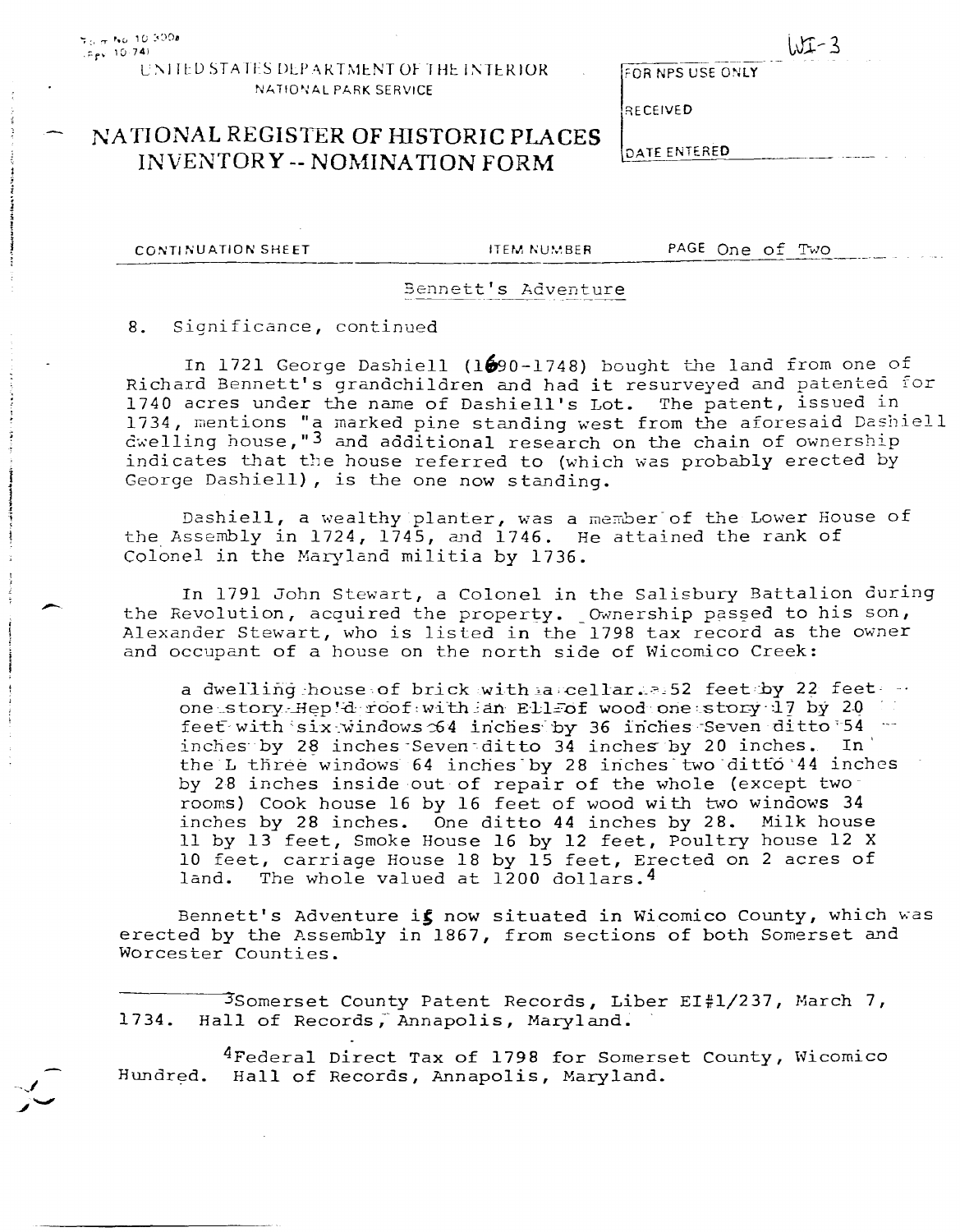# • [QMAJOR BIBLIOGRAPHICAL REFERENCES

 $\frac{1}{2}$ 

Dashiell Pamily Records. 3 volumes. Hall of Records, Annapolis,

| <b>ELIGEOGRAPHICAL DATA</b><br>ACREAGE OF NOMINATED PROPERTY<br>UTM REFERENCES<br>$B[1,8]$ $[4]3,5[9,4,0]$<br>zone Easting<br>$[4,2]3,7]5,2.0$<br>NORTHING<br>A 1B <br>$43.5650$ $423.75.80$<br>NORTHING<br>EASTING<br>ZONE<br>14,23,712,10<br>$0[1,8]$ $4[3,5]5.5.0$<br>$142$ 3,7 1.40<br>143,586,0<br>$C_{118}$<br><b>VERBAL BOUNDARY DESCRIPTION</b><br>LIST ALL STATES AND COUNTIES FOR PROPERTIES OVERLAPPING STATE OR COUNTY BOUNDARIES<br><b>STATE</b><br>CODE<br>CODE<br><b>COUNTY</b><br>CODE<br><b>STATE</b><br>CODE<br>COUNTY<br><b>ELIFORM PREPARED BY</b><br>NAME/TITLE<br>Ann E. Hill, Summer Intern; Lois Snyderman, Research Assistan<br>ORGANIZATION<br>DATE<br>Maryland Historical Trsut<br><b>TELEPHONE</b><br>STREET & NUMBER.<br>21 State-Circlecie<br>$(301) - 267 - 1438$<br>$STATE -$<br>CITY OR TOWN<br>$\sim$ $\sim$<br>Annapolis<br>Maryland =<br><b>EZSTATE HISTORIC PRESERVATION OFFICER CERTIFICATION</b><br>THE EVALUATED SIGNIFICANCE OF THIS PROPERTY WITHIN THE STATE IS:<br>NATIONAL<br>$STATE$ <sub>____</sub><br>As the designated State Historic Preservation Officer for the National Historic Preservation Act of 1966 (Public Law 89-665). I<br>hereby nominate this property for inclusion in the National Register and certify that it has been evaluated according to the<br>criteria and procedures set forth by the National Park Service.<br>FEDERAL REPRESENTATIVE SIGNATURE<br>DATE<br>TITLE<br>State Historic Preservation Officer<br>FOR NPS USE ONLY<br>I HEREBY CERTIFY THAT THIS PROPERTY IS INCLUDED IN THE NATIONAL REGISTER<br>DATE:<br>DIRECTOR, OFFICE OF ARCHEOLOGY AND HISTORIC PRESERVATION<br>ATTEST:<br>DATE<br>ra i<br>KEEPER OF THE NATIONAL REGISTER | Forman, Henry Chandlee. Early Manor and Plantation Houses of Maryland.<br>Easton, Maryland: By the Author, 1934. |  | see continuation sheet |
|-------------------------------------------------------------------------------------------------------------------------------------------------------------------------------------------------------------------------------------------------------------------------------------------------------------------------------------------------------------------------------------------------------------------------------------------------------------------------------------------------------------------------------------------------------------------------------------------------------------------------------------------------------------------------------------------------------------------------------------------------------------------------------------------------------------------------------------------------------------------------------------------------------------------------------------------------------------------------------------------------------------------------------------------------------------------------------------------------------------------------------------------------------------------------------------------------------------------------------------------------------------------------------------------------------------------------------------------------------------------------------------------------------------------------------------------------------------------------------------------------------------------------------------------------------------------------------------------------------------------------------------------------------------------------------------------------------------------------|------------------------------------------------------------------------------------------------------------------|--|------------------------|
|                                                                                                                                                                                                                                                                                                                                                                                                                                                                                                                                                                                                                                                                                                                                                                                                                                                                                                                                                                                                                                                                                                                                                                                                                                                                                                                                                                                                                                                                                                                                                                                                                                                                                                                         |                                                                                                                  |  |                        |
|                                                                                                                                                                                                                                                                                                                                                                                                                                                                                                                                                                                                                                                                                                                                                                                                                                                                                                                                                                                                                                                                                                                                                                                                                                                                                                                                                                                                                                                                                                                                                                                                                                                                                                                         |                                                                                                                  |  |                        |
|                                                                                                                                                                                                                                                                                                                                                                                                                                                                                                                                                                                                                                                                                                                                                                                                                                                                                                                                                                                                                                                                                                                                                                                                                                                                                                                                                                                                                                                                                                                                                                                                                                                                                                                         |                                                                                                                  |  |                        |
|                                                                                                                                                                                                                                                                                                                                                                                                                                                                                                                                                                                                                                                                                                                                                                                                                                                                                                                                                                                                                                                                                                                                                                                                                                                                                                                                                                                                                                                                                                                                                                                                                                                                                                                         |                                                                                                                  |  |                        |
|                                                                                                                                                                                                                                                                                                                                                                                                                                                                                                                                                                                                                                                                                                                                                                                                                                                                                                                                                                                                                                                                                                                                                                                                                                                                                                                                                                                                                                                                                                                                                                                                                                                                                                                         |                                                                                                                  |  |                        |
|                                                                                                                                                                                                                                                                                                                                                                                                                                                                                                                                                                                                                                                                                                                                                                                                                                                                                                                                                                                                                                                                                                                                                                                                                                                                                                                                                                                                                                                                                                                                                                                                                                                                                                                         |                                                                                                                  |  |                        |
|                                                                                                                                                                                                                                                                                                                                                                                                                                                                                                                                                                                                                                                                                                                                                                                                                                                                                                                                                                                                                                                                                                                                                                                                                                                                                                                                                                                                                                                                                                                                                                                                                                                                                                                         |                                                                                                                  |  |                        |
|                                                                                                                                                                                                                                                                                                                                                                                                                                                                                                                                                                                                                                                                                                                                                                                                                                                                                                                                                                                                                                                                                                                                                                                                                                                                                                                                                                                                                                                                                                                                                                                                                                                                                                                         |                                                                                                                  |  |                        |
|                                                                                                                                                                                                                                                                                                                                                                                                                                                                                                                                                                                                                                                                                                                                                                                                                                                                                                                                                                                                                                                                                                                                                                                                                                                                                                                                                                                                                                                                                                                                                                                                                                                                                                                         |                                                                                                                  |  |                        |
|                                                                                                                                                                                                                                                                                                                                                                                                                                                                                                                                                                                                                                                                                                                                                                                                                                                                                                                                                                                                                                                                                                                                                                                                                                                                                                                                                                                                                                                                                                                                                                                                                                                                                                                         |                                                                                                                  |  |                        |
|                                                                                                                                                                                                                                                                                                                                                                                                                                                                                                                                                                                                                                                                                                                                                                                                                                                                                                                                                                                                                                                                                                                                                                                                                                                                                                                                                                                                                                                                                                                                                                                                                                                                                                                         |                                                                                                                  |  |                        |
|                                                                                                                                                                                                                                                                                                                                                                                                                                                                                                                                                                                                                                                                                                                                                                                                                                                                                                                                                                                                                                                                                                                                                                                                                                                                                                                                                                                                                                                                                                                                                                                                                                                                                                                         |                                                                                                                  |  |                        |
|                                                                                                                                                                                                                                                                                                                                                                                                                                                                                                                                                                                                                                                                                                                                                                                                                                                                                                                                                                                                                                                                                                                                                                                                                                                                                                                                                                                                                                                                                                                                                                                                                                                                                                                         |                                                                                                                  |  |                        |
|                                                                                                                                                                                                                                                                                                                                                                                                                                                                                                                                                                                                                                                                                                                                                                                                                                                                                                                                                                                                                                                                                                                                                                                                                                                                                                                                                                                                                                                                                                                                                                                                                                                                                                                         |                                                                                                                  |  |                        |
|                                                                                                                                                                                                                                                                                                                                                                                                                                                                                                                                                                                                                                                                                                                                                                                                                                                                                                                                                                                                                                                                                                                                                                                                                                                                                                                                                                                                                                                                                                                                                                                                                                                                                                                         |                                                                                                                  |  |                        |
|                                                                                                                                                                                                                                                                                                                                                                                                                                                                                                                                                                                                                                                                                                                                                                                                                                                                                                                                                                                                                                                                                                                                                                                                                                                                                                                                                                                                                                                                                                                                                                                                                                                                                                                         |                                                                                                                  |  |                        |
|                                                                                                                                                                                                                                                                                                                                                                                                                                                                                                                                                                                                                                                                                                                                                                                                                                                                                                                                                                                                                                                                                                                                                                                                                                                                                                                                                                                                                                                                                                                                                                                                                                                                                                                         |                                                                                                                  |  |                        |
|                                                                                                                                                                                                                                                                                                                                                                                                                                                                                                                                                                                                                                                                                                                                                                                                                                                                                                                                                                                                                                                                                                                                                                                                                                                                                                                                                                                                                                                                                                                                                                                                                                                                                                                         |                                                                                                                  |  |                        |

 $WT-3$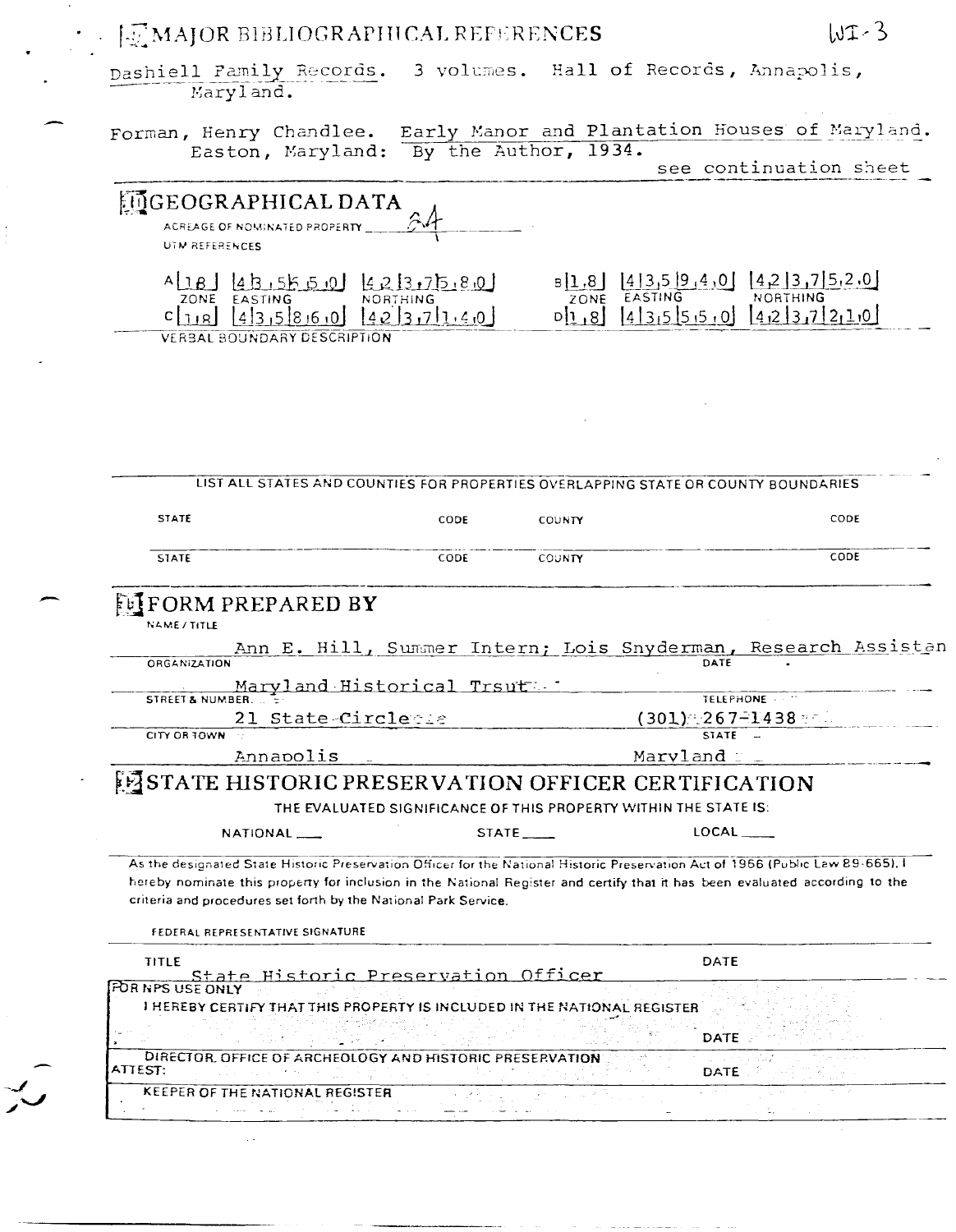1.5 pm No.  $10.300$ a  $F_{\rm ev}$  10.74)

### UNITED STATES DEPARTMENT OF THE INTERIOR NATIONAL PARK SERVICE

**FOR NPS USE ONLY** 

 $117 - 3$ 

RECEIVED

# NATIONAL REGISTER OF HISTORIC PLACES **INVENTORY -- NOMINATION FORM**

DATE ENTERED

| <b>CONTINUATION SHEET</b> | <b>ITEM NUMBER</b> | PAGE Two of Two |  |  |
|---------------------------|--------------------|-----------------|--|--|
|                           |                    |                 |  |  |

#### Bennett's Adventure

 $9.$ Major Bibliographical References, continued

Land and Tax Records for Somerset and Wicomico Counties, Hall of Records, Annapolis, Maryland.

Morton, Richard L. Colonial Virginia. Chapel Hill: University of North Carolina Press, 1960.

Radoff, Morris L. The Old Line State. Baltimore: Twentieth Century Printing Company, Inc., 1971.

Research by Ann Clay, Wicomico County Courthouse, Salisbury, Maryland.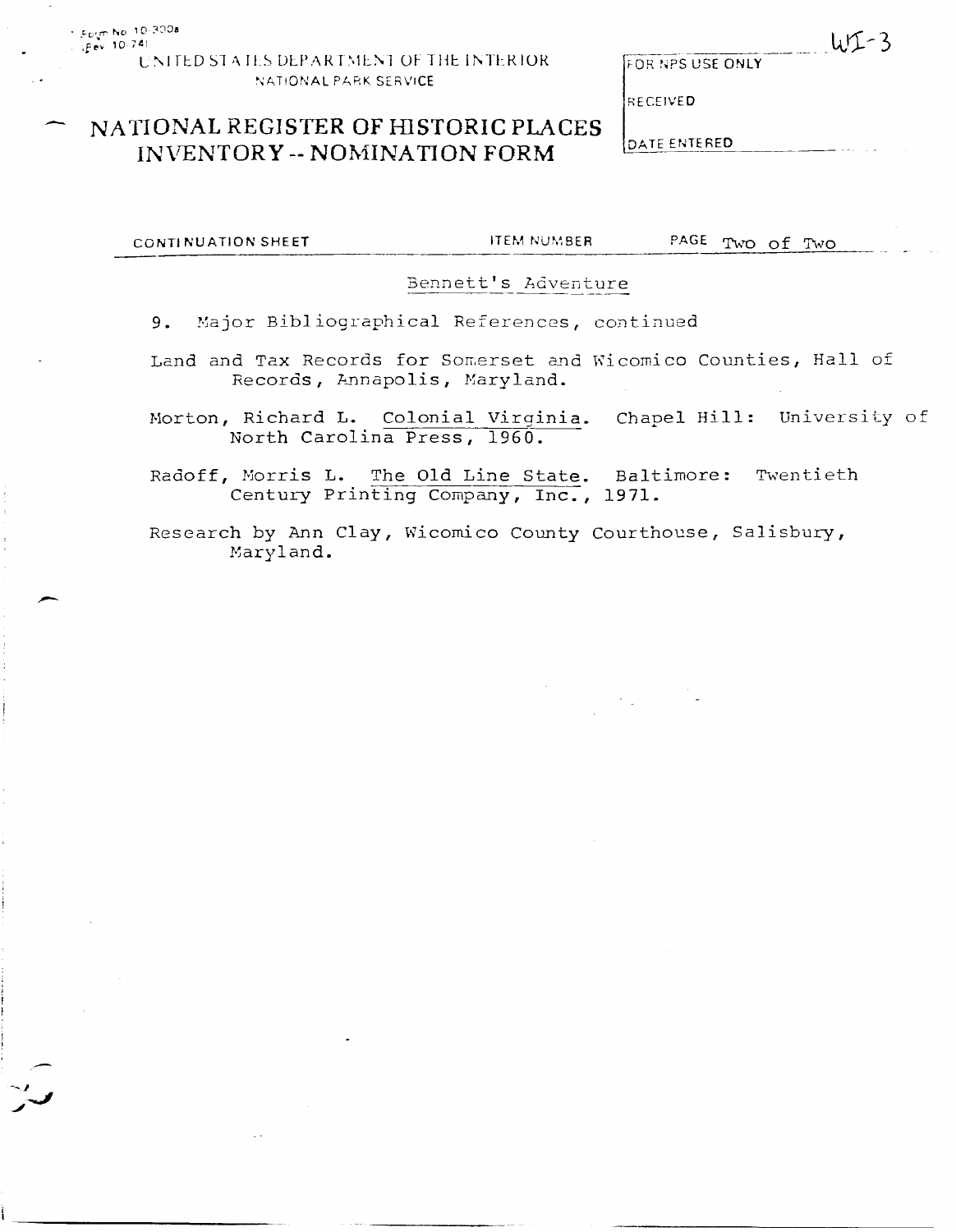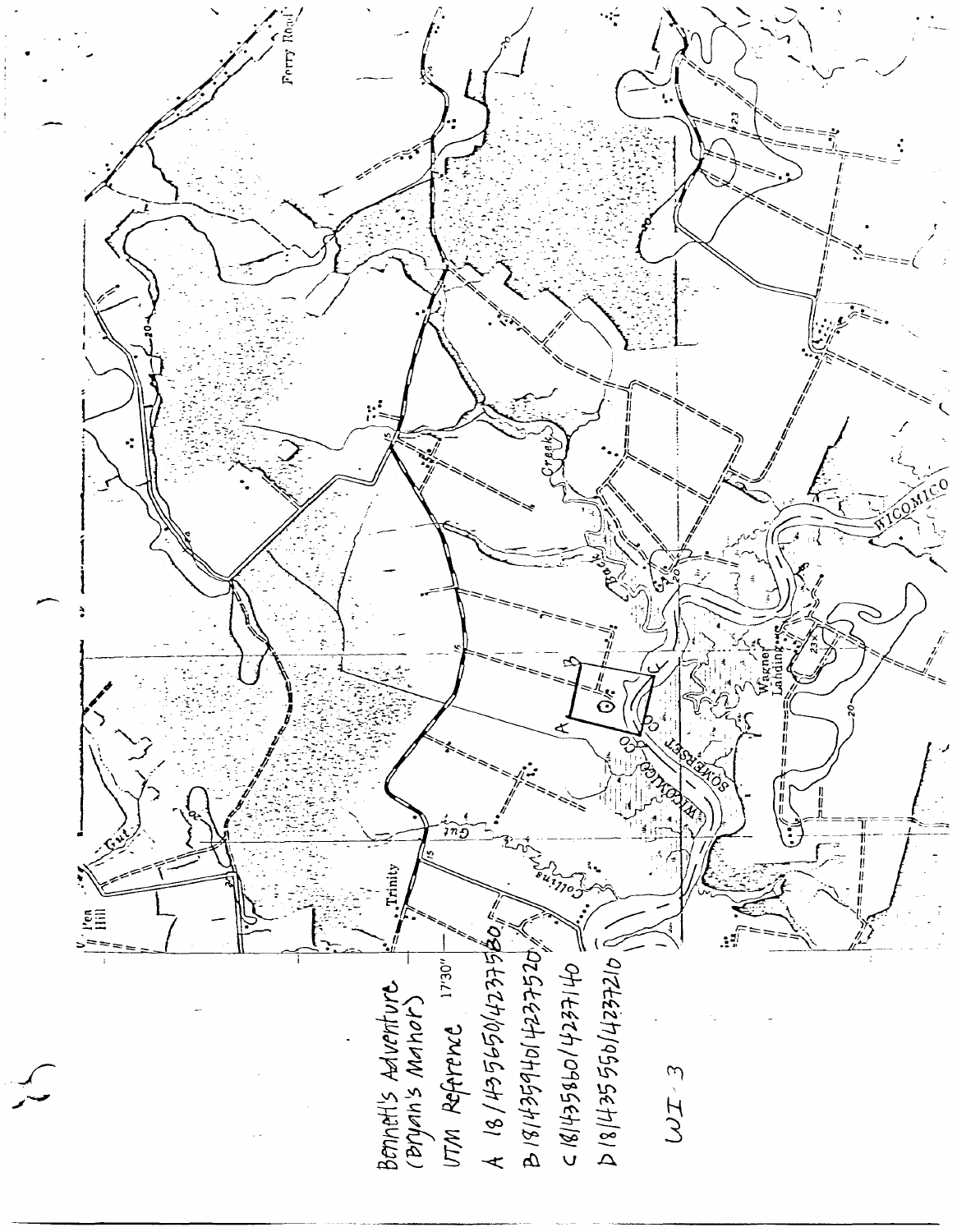